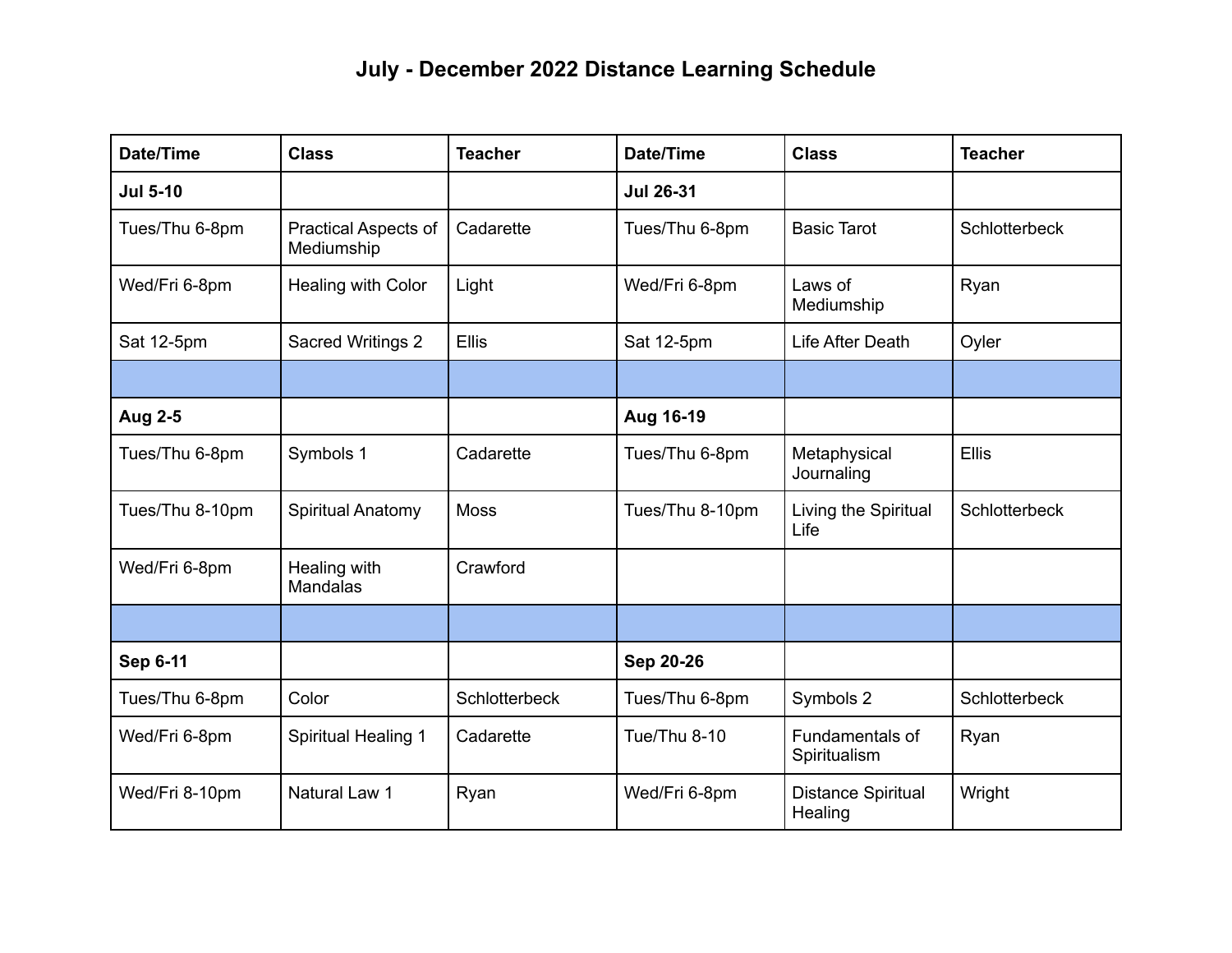## **July - December 2022 Distance Learning Schedule**

| Sat 12-5pm      | Prayer                                      | <b>Hanks</b>  | Sat 12-5pm       | History of Modern<br>Spiritualism    | Klepadlo      |
|-----------------|---------------------------------------------|---------------|------------------|--------------------------------------|---------------|
|                 |                                             |               |                  |                                      |               |
| <b>Oct 4-9</b>  |                                             |               | Oct 18-23        |                                      |               |
| Tues/Thu 6-8pm  | <b>Spiritual Healing 2</b>                  | Wright        | Tues/Thu 6-8pm   | Science of the Soul<br>& the Masters | Kenton        |
| Tue/Thu 8-10pm  | Basic Unity of<br>Religion                  | Schlotterbeck | Wed/Fri 6-8pm    | Sacred Writings 1                    | <b>Ellis</b>  |
| Wed/Fri 6-8pm   | Natural Law 2                               | Oyler         | Tue/Thu 8-10pm   | Astrology 2                          | Schlotterbeck |
|                 |                                             |               |                  |                                      |               |
|                 |                                             |               |                  |                                      |               |
| <b>Nov 1-6</b>  |                                             |               | <b>Nov 15-20</b> |                                      |               |
| Tues/Thu 6-8pm  | <b>Spiritual Healing</b><br>Practicum       | Light         | Tues/Thu 6-8pm   | Intro to Trance                      | Cadarette     |
| Tues/Thu 8-10pm | <b>Public Presentation</b><br>of Mediumship | Ryan          | Tues/Thu 8-10pm  | Meditation                           | Klepadlo      |
| Wed/Fri 6-8pm   | Chakras                                     | Hoffman       | Wed/Fri 6-8pm    | Sacred Calendar                      | <b>Ellis</b>  |
| Sat 12-5pm      | Numerology 2                                | Kenton        | Sat 12-5pm       | <b>Ethics</b>                        | Oyler         |
|                 |                                             |               |                  |                                      |               |
| Dec 6-11        |                                             |               |                  |                                      |               |
| Tues/Thu 6-8pm  | Palmistry 2                                 | Kenton        |                  |                                      |               |